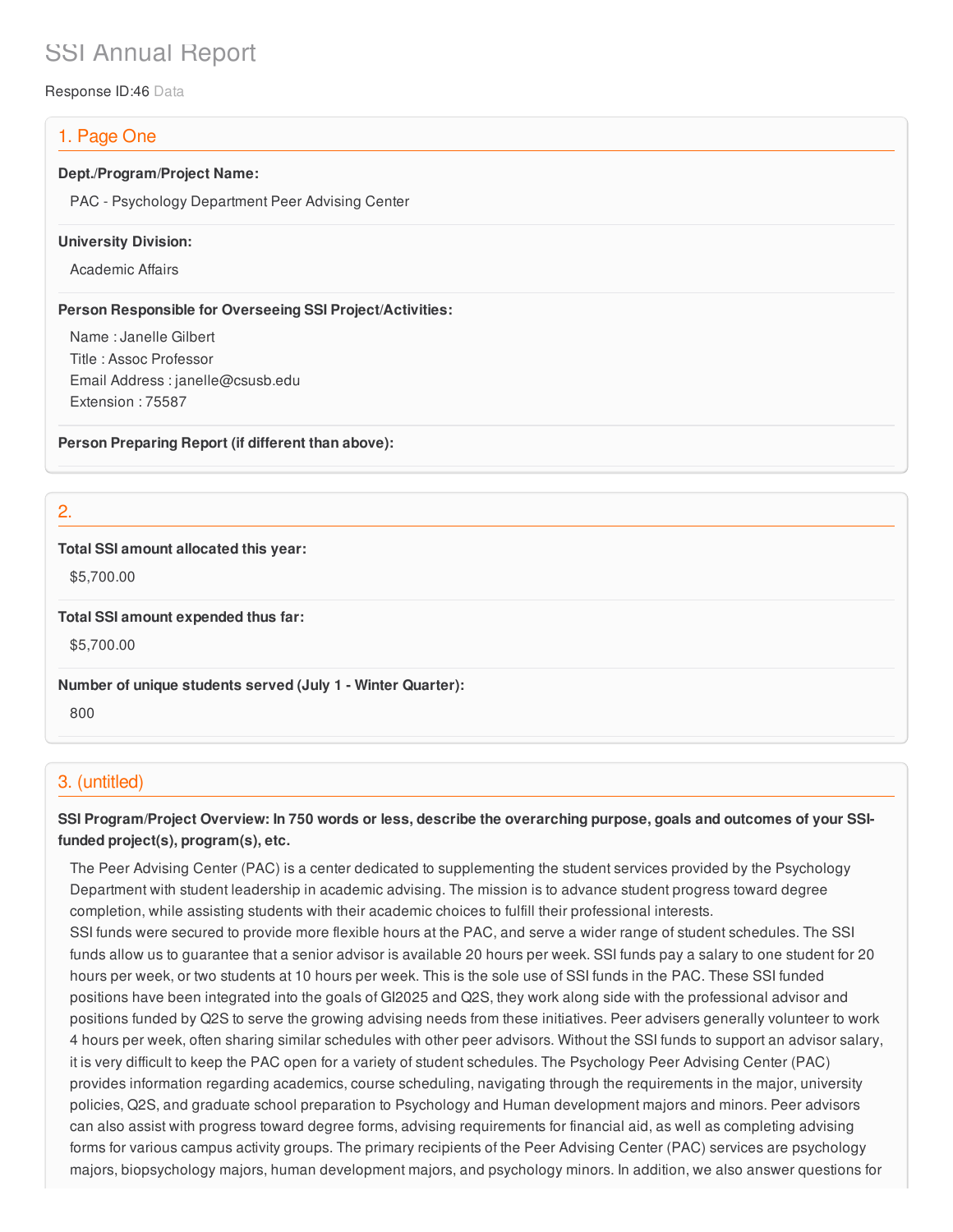#### prospective students and liberal

studies with a concentration in psychology, specifically in context of their psychology requirements. Student's needs are met through advisement with upper division students in the psychology department. PAC advisors answer basic advising questions while referring students to faculty for more field specific advising. Peer advising provides an opportunity for students to discuss their advising questions with fellow students who have personally succeeded in designing their own curriculum, and who are trained to help guide others through the process. Our goal is to provide a welcoming student experience to clarify student understanding of their requirements to graduate, academic and professional choices, and effective curriculum choices. The PAC provides advising on a walk-in basis only.

## 4. (untitled)

Alignment to ILOs: To which of the following Institutional Learning Outcomes (ILOs) do you feel as though your SSI-funded project aligns? (Check all that apply.) Details regarding the ILOs can be found on Office of [Academic](https://www.csusb.edu/sites/csusb/files/CSUSB_Institutional_Learning_Outcomes-Endorsed.pdf) Programs website.

Engagement in the Campus, Local, and Global Communities Diversity and Inclusion This project/program does not readily align to any of these.

### 5. (untitled)

SSI-Funded Activities: Please list and describe the activities undertaken through winter quarter with your SSI allocation. **This section should address only those activities occurring this fiscal year.**

Salary for 20 hours per week for a student advisor to staff the PAC, support department advising activities, and participate in advising training.

## 6. (untitled)

**Progress Towards Outcomes/Cumulative Findings: Describe the progress you have made toward your original SSI goals** and outcomes though winter quarter. Indicate clearly how student success was enhanced by your program or service/s. Be sure to include the measures you employed and evidence/data you collected for each outcome where appropriate.

Hired SSI students to support longer hours in the PAC.

These students have been provided training and direction with our professional advisor consistent with preparation given to all advisors.

Provided Q2S training to students.

Administered assessment survey to 700 students spring through winter, 498 student during the time of this report (fall 2018 and winter 2019.

Created communications to clarify the roles of the PAC advisors and faculty advisors based on assessment feedback from previous year.

Positioned college advisor with the PAC in a reconstruction project not funded by SSI.

Responses from students surveyed indicated that 87% were satisfied with the advising received from the PAC, 90% felt the PAC advisors were knowledgeable, 81% found the hours offered made the PAC accessible, and 89% agreed that they would use the PAC for advising questions. A smaller sample of students (227) were surveyed after the reconstruction and indicated that the environment was pleasant environment. A smaller sample was collected from students seeking peer advising at the Palm Desert Campus (not currently receiving SSI funds) where 79% were satisfied with the advising experience and 71% felt the hours of availability were acceptable. It is unclear how many of these students were served by peers, the lack of available peer advisors at PDC forces students to use advising resources outside of psychology.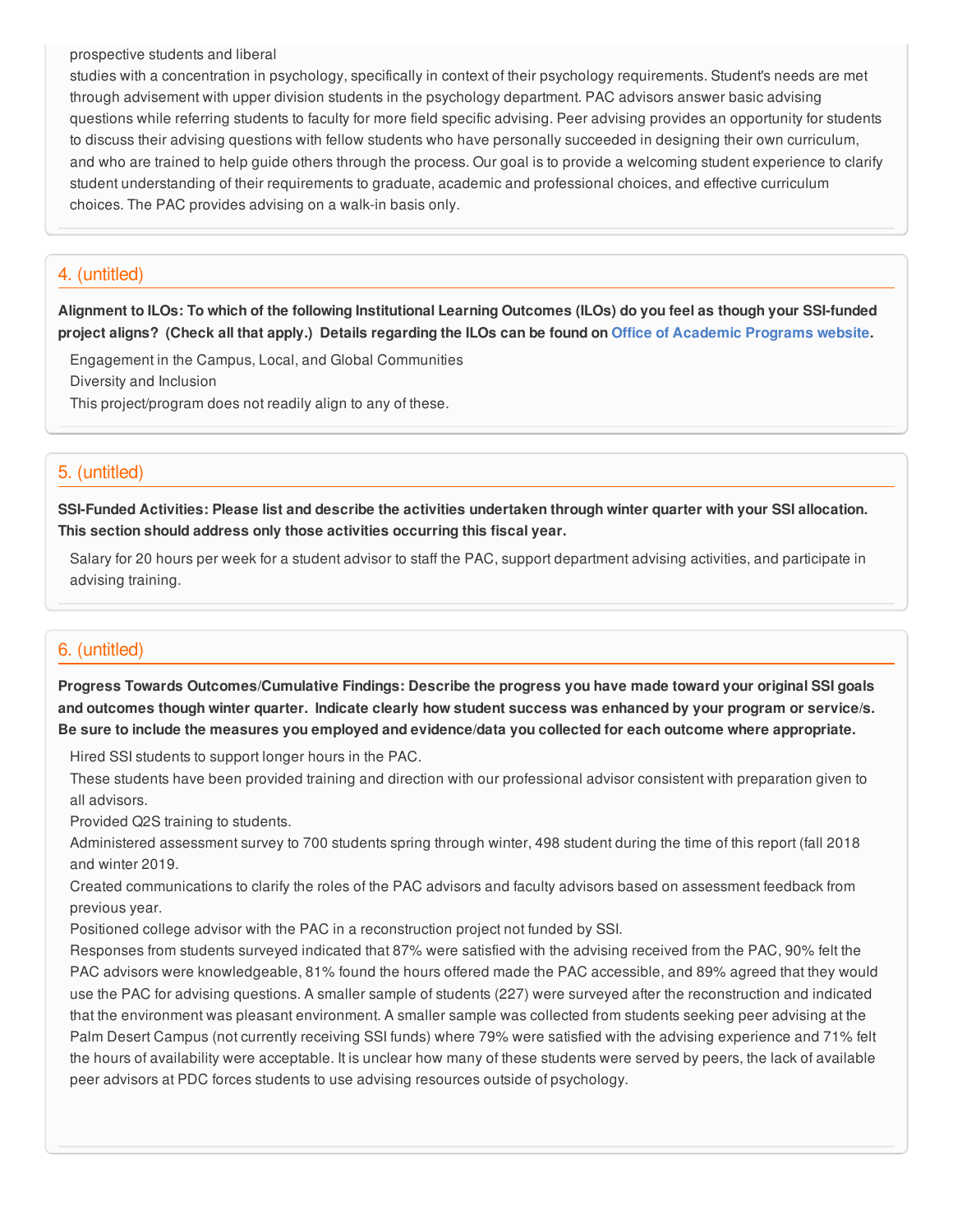#### 7. (untitled)

**Recommendations for Continual Improvement/Action Plan: Based on the analysis of your assessment results, what** actionable steps can be taken to make improvements? How can you improve students' achievement of the SLO or your **office's performance in terms of operations? What is your expected timeline?**

We have been very happy with the integration of the PAC advisors with a psychology specific college advisor and would like to continue that practice. However, the lack of resources for peer advisors at PDC decreases availability for students. In addition, PDC students lack the opportunity for more leadership in advising as potential advisors at PDC.

Resources for Continual Improvement/Action Plan: What additional resources, if any, are needed to bring the above **continual improvements to fruition?**

We would like additional funds for next year to add a paid peer advisor for 10 hours a week at PDC.

#### 8. (untitled)

Challenges: If applicable, please list any significant challenges encountered that have affected your ability to fully implement your intended activities or to reach your articulated outcomes. Please also indicate if you need assistance in **addressing these challenges.**

While there has been an increase in advising resources due to GI 2025 and Q2S we hope to see a continued investment in advising in the future. In addition, the benefits of having peers involved in the advising process should not be overshadowed by the availability of advising outside of the department. The perspectives brought to the advising process by our own students is valuable and provides strong roll modeling.

## 9. Budget Summary with Alignment to Outcomes and Activities

Budget Summary: Please account for all expenditures of SSI funds for this project using the SSI Annual Report Budget **Summary Template. (The template can be found at <http://ssi.csusb.edu/assessment>.) Upload your completed summary here.**

#### [PAC\\_Expenditure\\_Description2018\\_.docx](https://surveygizmoresponseuploads.s3.amazonaws.com/fileuploads/98679/3939151/160-40d5ac1b2cff24631862ef4db11111c3_PAC_Expenditure_Description2018_.docx)

#### 10. (untitled)

Check-in/Usage Report: Please upload any check-in or usage data you have for students who have engaged with your project/program since July 1 through the end of winter quarter. Uploads should be in Excel and include, at minimum, **students' CoyoteIDs; password-protected SPSS files may be submitted via email to Institutional\_Research@csusb.edu.** Additional information such as date(s) of visit(s)/interaction(s) and students' names would also be helpful. (The Office of Institutional Research is working to establish an overall assessment of SSI; to do this, we need your help in collecting and **sharing students' engagement with and usage of SSI-funded projects and programs.)**

Copy of PAC Sign-Ins (F18-W19).xlsx

## 11. Thank You!

#### **New Send Email**

Apr 15, 2019 18:16:56 Success: Email Sent to: janelle@csusb.edu,